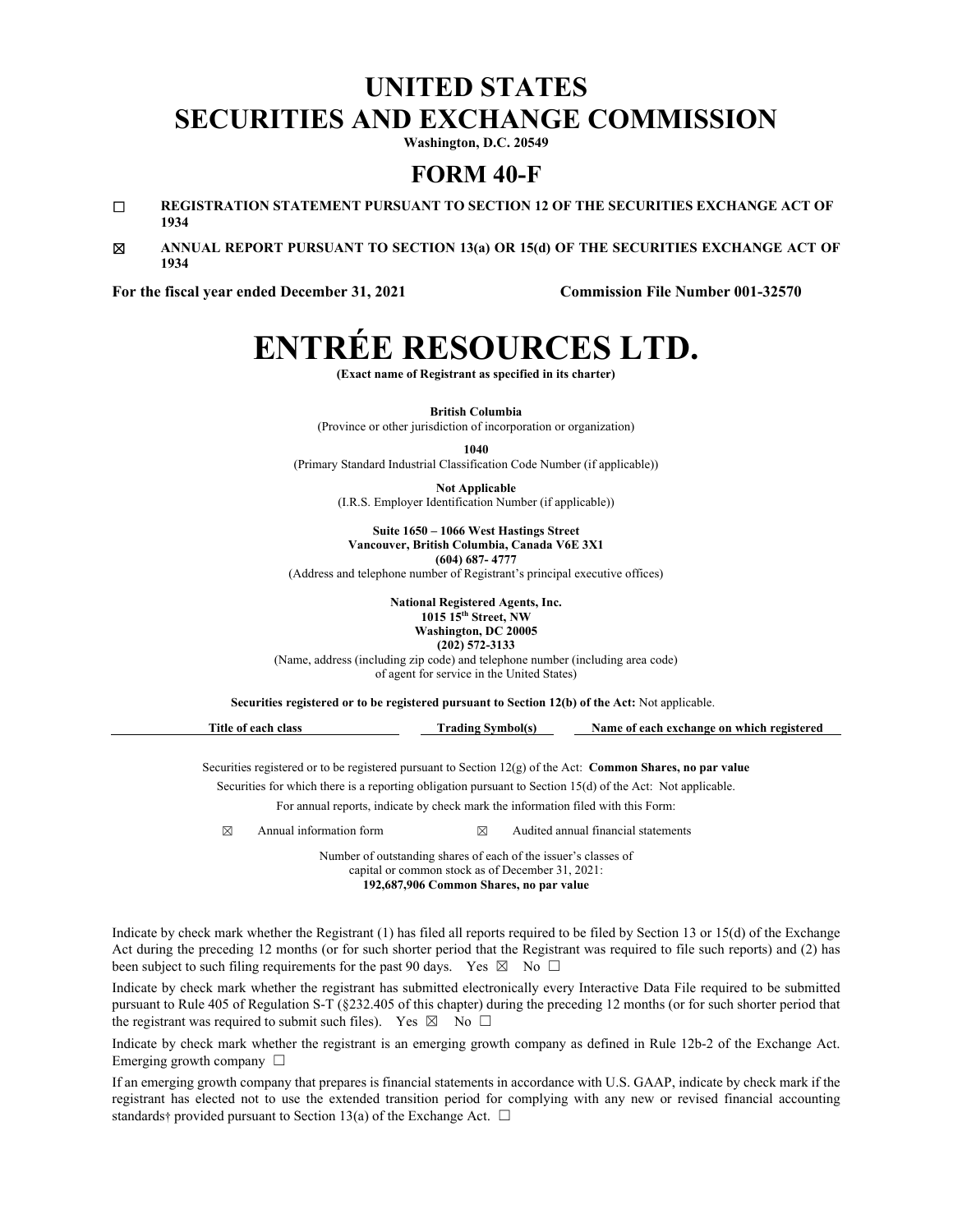† The term "new or revised financial accounting standard" refers to any update issued by the Financial Accounting Standards Board to its Accounting Standards Codification after April 5, 2012.

Indicate by check mark whether the registrant has filed a report on and attestation to its management's assessment of the effectiveness of its internal control over financial reporting under Section 404(b) of the Sarbanes-Oxley Act (15 U.S.C. 7262(b)) by the registered public accounting firm that prepared or issued its audit report.  $\boxtimes$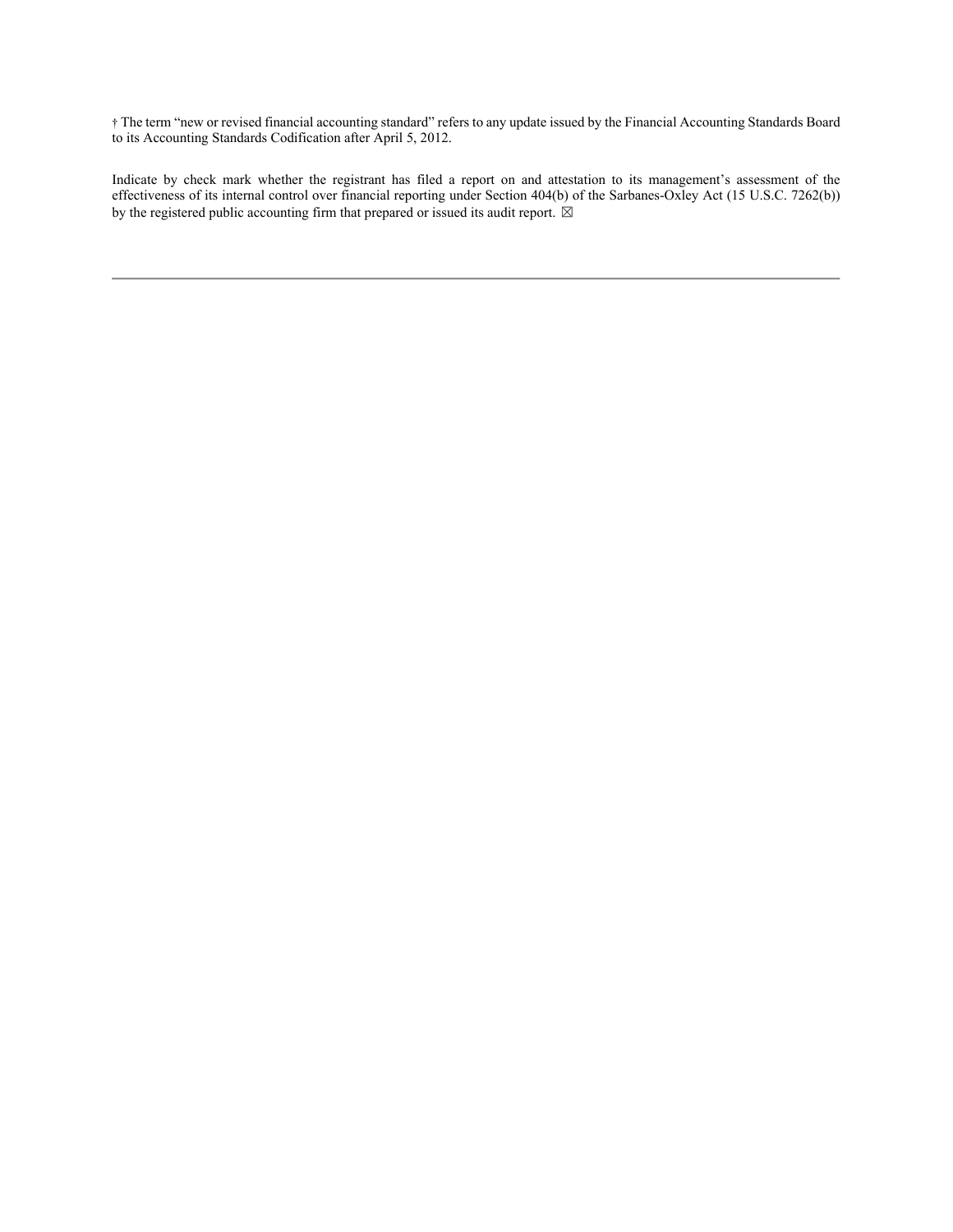#### **EXPLANATORY NOTE**

Entrée Resources Ltd. (the "**Company**" or the "**Registrant**" or "**Entrée**") is a Canadian issuer eligible to file its Annual Report pursuant to Section 13 of the Securities Exchange Act of 1934, as amended (the "**Exchange Act**"), on Form 40-F pursuant to the multi-jurisdictional disclosure system of the Exchange Act. The Company is a "foreign private issuer" as defined in Rule 3b-4 under the Exchange Act. The equity securities of the Company are accordingly exempt from Sections 14(a), 14(b), 14(c), 14(f) and 16 of the Exchange Act pursuant to Rule 3a12-3.

#### **FORWARD-LOOKING STATEMENTS**

This Annual Report on Form 40-F and the exhibits attached hereto contain "forward-looking statements" and "forward looking information" (together the "forward-looking statements") within the meaning of the Private Securities Litigation Reform Act of 1995, as amended. These forward-looking statements are made as of the date of this Annual Report and the Company does not intend, and does not assume any obligation, to update these forward-looking statements, except as required by applicable securities laws. Capitalized terms not otherwise defined herein have the meanings given to them in the Company's Annual Information Form ("**AIF**"), filed as Exhibit 99.1 to this Annual Report on Form 40-F and incorporated herein by reference.

Forward-looking statements include, but are not limited to, statements with respect to corporate strategies and plans; requirements for additional capital; uses of funds and projected expenditures; the expectations set out in OTMSS20 and the 2021 Technical Report on the Company's interest in the Entrée/Oyu Tolgoi JV Property; timing and status of Oyu Tolgoi underground development; the expected timing of sustainable production from Panel 0 on the Oyu Tolgoi mining licence; the nature of the ongoing relationship and interaction between Oyu Tolgoi project stakeholders and the Government of Mongolia with respect to the continued operation and development of Oyu Tolgoi following the implementation of the comprehensive new agreement entered into between Turquoise Hill, Rio Tinto and the Government of Mongolia along with the implementation of Resolution 103; the mine design for Hugo North Lift 1 Panel 0 and the related cost and production schedule implications; the re-design studies for Panels 1 and 2 of Hugo North (including Hugo North Extension) Lift 1 and the possible outcomes, content and timing thereof; timing and amount of production from Lift 1 of the Entrée/Oyu Tolgoi JV Property, potential production delays and the impact of any delays on the Company's cash flows, expected copper, gold and silver grades, liquidity, funding requirements and planning; future commodity prices; the potential impact of COVID-19 on Oyu Tolgoi underground development and the Company's business, operations and financial condition; the estimation of mineral reserves and resources; projected mining and process recovery rates; estimates of capital and operating costs, mill throughput, cash flows and mine life; capital, financing and project development risk; mining dilution; discussions with the Government of Mongolia, Rio Tinto, OTLLC and Turquoise Hill on a range of issues including Entrée's interest in the Entrée/Oyu Tolgoi JV Property, the Shivee Tolgoi and Javhlant mining licences and certain material agreements; potential actions by the Government of Mongolia with respect to the Shivee Tolgoi and Javhlant mining licences and Entrée's interest in the Entrée/Oyu Tolgoi JV Property; the potential for Entrée to be included in or otherwise receive the benefits of the Oyu Tolgoi Investment Agreement or another similar agreement; the potential for the Government of Mongolia to seek to directly or indirectly invest in Entrée's interest in the Hugo North Extension and Heruga deposits; the potential application of the Government of Mongolia's Resolution 81, Resolution 140 and Resolution 175 to the Shivee Tolgoi and Javhlant licences; potential size of a mineralized zone; potential expansion of mineralization; potential discovery of new mineralized zones; potential metallurgical recoveries and grades; plans for future exploration and/or development programs and budgets; permitting time lines; anticipated business activities; proposed acquisitions and dispositions of assets; and future financial performance.

In certain cases, forward-looking statements and information can be identified by words such as "plans", "expects" or "does not expect", "is expected", "budgeted", "scheduled", "estimates", "forecasts", "intends", "anticipates", or "does not anticipate" or "believes" or variations of such words and phrases or statements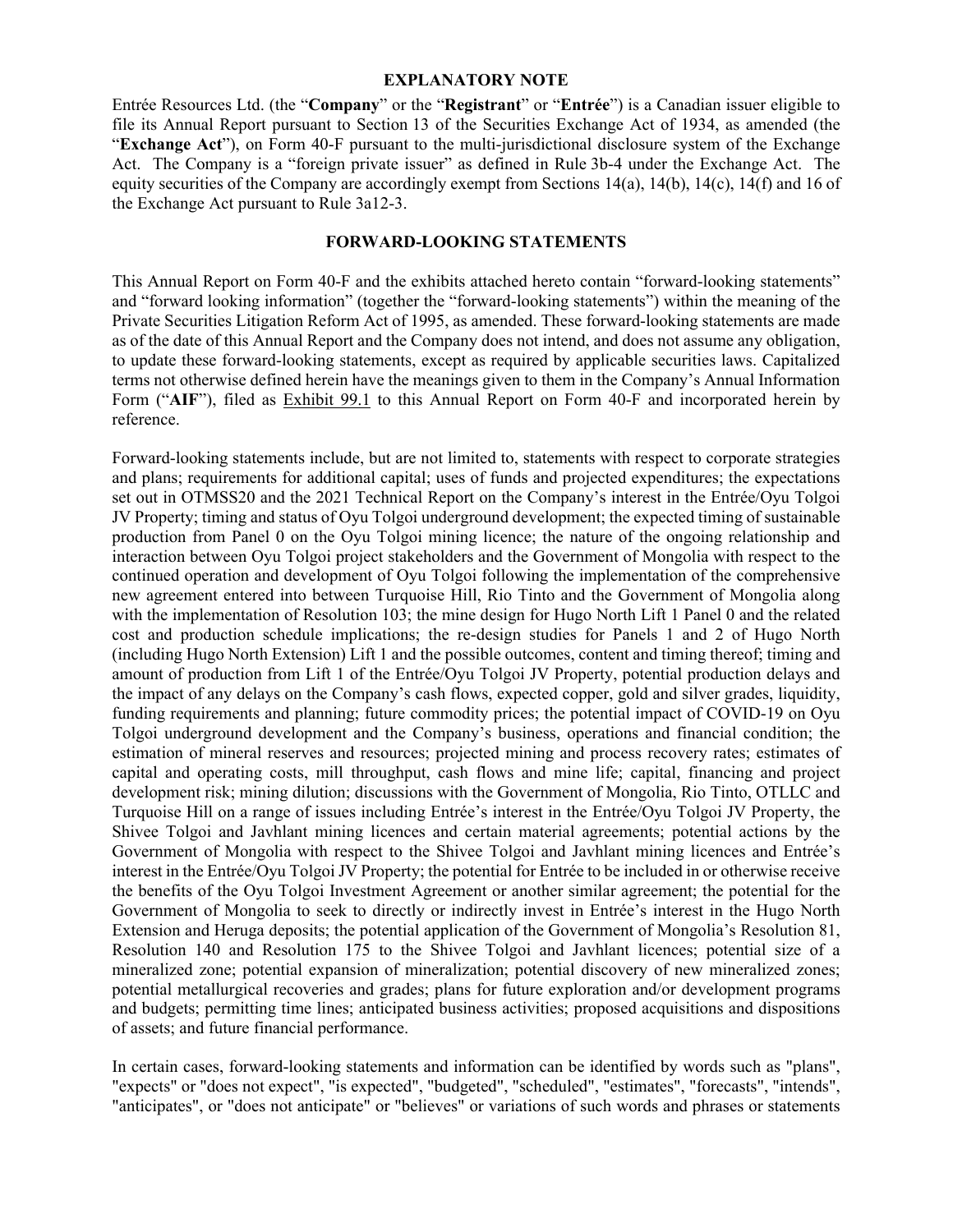that certain actions, events or results "may", "could", "would", "might", "will be taken", "occur" or "be achieved". While the Company has based these forward-looking statements on its expectations about future events as at the date that such statements were prepared, the statements are not a guarantee of Entrée's future performance and are based on numerous assumptions regarding present and future business strategies; the correct interpretation of agreements, laws and regulations; local and global economic conditions and negotiations and the environment in which Entrée will operate in the future, including commodity prices, projected grades, projected dilution, anticipated capital and operating costs, and anticipated future production and cash flows; the anticipated location of certain infrastructure and sequence of mining within and across panel boundaries; the construction and continued development of the Oyu Tolgoi underground mine; the status of Entrée's relationship and interaction with the Government of Mongolia, OTLLC, Rio Tinto and Turquoise Hill; and the Company's ability to operate sustainably, its community relations and its social licence to operate.

With respect to the construction and continued development of the Oyu Tolgoi underground mine, important risks, uncertainties and factors which could cause actual results to differ materially from future results expressed or implied by such forward-looking statements and information include, amongst others, the nature of the ongoing relationship and interaction between OTLLC, Turquoise Hill and Rio Tinto and the Government of Mongolia with respect to the continued operation and development of Oyu Tolgoi following the implementation of the comprehensive agreement with the Government of Mongolia along with the implementation of Resolution 103; the continuation of undercutting in accordance with the mine plan and design; actual timing of first sustainable production from Panel 0 as well as the lifting of restrictions by the Government of Mongolia on the ability of OTLLC to incur additional indebtedness; the amount of any future funding gap to complete the Oyu Tolgoi project; liquidity, Oyu Tolgoi project funding sources and Oyu Tolgoi project funding requirements; the implementation and successful execution of the funding plan that is the subject of the Amended HoA and potential delays in the ability of Turquoise Hill or OTLLC to proceed with the funding elements contemplated by the Amended HoA; the timing and cost of the construction and expansion of mining and processing facilities; the ability of OTLLC or the Government of Mongolia to deliver a domestic power source for Oyu Tolgoi (or the availability of financing for OTLLC or the Government of Mongolia to construct such a source) within the required contractual timeframe; sources of interim power; OTLLC's ability to operate sustainably, its community relations, and its social licence to operate in Mongolia; the potential impact of COVID-19, including any restrictions imposed by health and governmental authorities relating thereto; the impact of changes in, changes in interpretation to or changes in enforcement of, laws, regulations and government practises in Mongolia; delays, and the costs which would result from delays, in the development of the underground mine; the anticipated location of certain infrastructure and sequence of mining within and across panel boundaries; projected commodity prices and their market demand; and production estimates and the anticipated yearly production of copper, gold and silver at the Oyu Tolgoi underground mine.

The 2021 PEA is based on a conceptual mine plan that includes Inferred mineral resources. Numerous assumptions were made in the preparation of the 2021 PEA, including with respect to mineability, capital and operating costs, production schedules, the timing of construction and expansion of mining and processing facilities, and recoveries, that may change materially once production commences at Hugo North Extension Lift 1 and additional development and capital decisions are required. Any changes to the assumptions underlying the 2021 PEA could cause actual results to be materially different from any future results, performance or achievements expressed or implied by forward-looking statements and information relating to the 2021 PEA.

Other risks, uncertainties and factors which could cause actual results, performance or achievements of Entrée to differ materially from future results, performance or achievements expressed or implied by forward-looking statements and information include, amongst others, unanticipated costs, expenses or liabilities; discrepancies between actual and estimated production, mineral reserves and resources and metallurgical recoveries; development plans for processing resources; matters relating to proposed exploration or expansion; mining operational and development risks, including geotechnical risks and ground conditions; regulatory restrictions (including environmental regulatory restrictions and liability);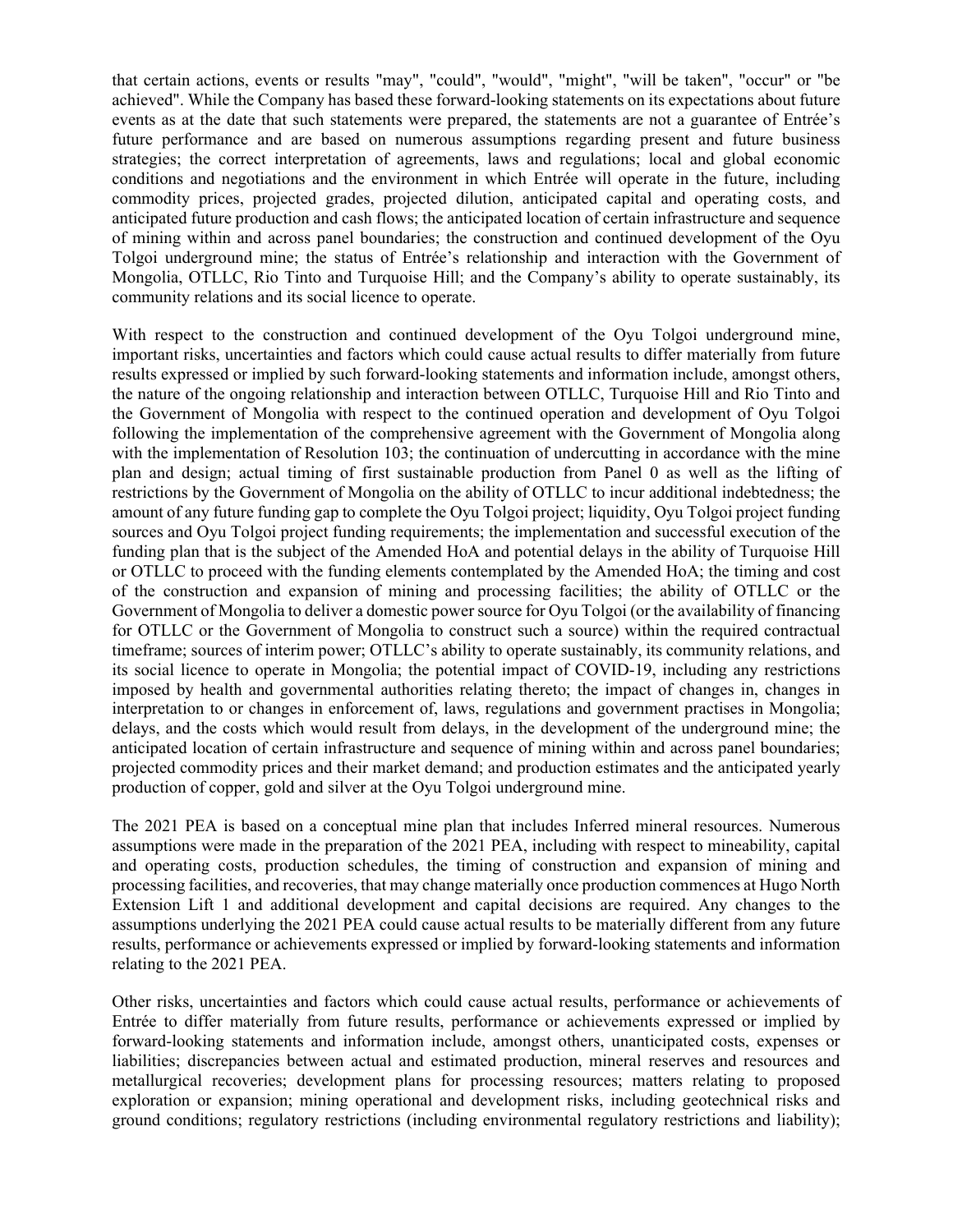risks related to international operations, including legal and political risk in Mongolia; risks related to the potential impact of global or national health concerns, including the COVID-19 (coronavirus) pandemic; risks associated with changes in the attitudes of governments to foreign investment; risks associated with the conduct of joint ventures; inability to upgrade Inferred mineral resources to Indicated or Measured mineral resources; inability to convert mineral resources to mineral reserves; conclusions of economic evaluations; fluctuations in commodity prices and demand; changing foreign exchange rates; the speculative nature of mineral exploration; the global economic climate; dilution; share price volatility; activities, actions or assessments by Rio Tinto, Turquoise Hill or OTLLC and by government authorities including the Government of Mongolia; the availability of funding on reasonable terms; the impact of changes in interpretation to or changes in enforcement of laws, regulations and government practices, including laws, regulations and government practices with respect to mining, foreign investment, royalties and taxation; the terms and timing of obtaining necessary environmental and other government approvals, consents and permits; the availability and cost of necessary items such as water, skilled labour, transportation and appropriate smelting and refining arrangements; unanticipated reclamation expenses; changes to assumptions as to the availability of electrical power, and the power rates used in operating cost estimates and financial analyses; changes to assumptions as to salvage values; ability to maintain the social licence to operate; accidents, labour disputes and other risks of the mining industry; global climate change; global conflicts; title disputes; limitations on insurance coverage; competition; loss of key employees; cyber security incidents; misjudgements in the course of preparing forward-looking statements; as well as those factors discussed in the section entitled "Risk Factors" in the Company's AIF, filed as Exhibit 99.1 to this annual report on Form 40-F and incorporated herein by reference. Although the Company has attempted to identify important factors that could cause actual actions, events or results to differ materially from those described in forward-looking statements and information, there may be other factors that cause actions, events or results not to be as anticipated, estimated or intended. There can be no assurance that forwardlooking statements and information will prove to be accurate, as actual results and future events could differ materially from those anticipated in such statements and information. Except as required under applicable securities legislation, the Company undertakes no obligation to publicly update or revise forward-looking statements and information, whether as a result of new information, future events, or otherwise. Accordingly, readers should not place undue reliance on forward-looking statements and information.

#### **NOTE TO UNITED STATES READERS DIFFERENCES IN UNITED STATES AND CANADIAN REPORTING PRACTICES**

The Company is permitted, under the multi-jurisdictional disclosure system adopted by the United States Securities and Exchange Commission (the "**SEC**" or "**Commission**"), to prepare this Annual Report in accordance with Canadian disclosure requirements, which differ from those of the United States. The Company has prepared its financial statements, which are filed as Exhibit 99.2 to this Annual Report and incorporated by reference herein, in accordance with International Financial Reporting Standards ("**IFRS**"), as issued by the International Accounting Standards Board and they are not comparable to financial statements of United States companies.

#### **CAUTIONARY NOTE TO UNITED STATES INVESTORS**

The Company's AIF, filed as Exhibit 99.1 to this Annual Report on Form 40-F and management's discussion and analysis for the fiscal year ended December 31, 2021 filed as Exhibit 99.3 to this Annual Report on Form 40-F have been prepared in accordance with the requirements of the securities laws in effect in Canada, which differ from the requirements of United States securities laws.

All mineral reserve and mineral resource estimates included in this Annual Report on Form 40-F and the documents incorporated by reference herein have been prepared in accordance with Canadian National Instrument 43-101 – *Standards of Disclosure for Mineral Projects* ("**NI 43-101**"), which incorporates by reference the definitions of the terms ascribed by the Canadian Institute of Mining, Metallurgy and Petroleum (the "**CIM**") in the *CIM Definition Standards on Mineral Resources and Mineral Reserves*,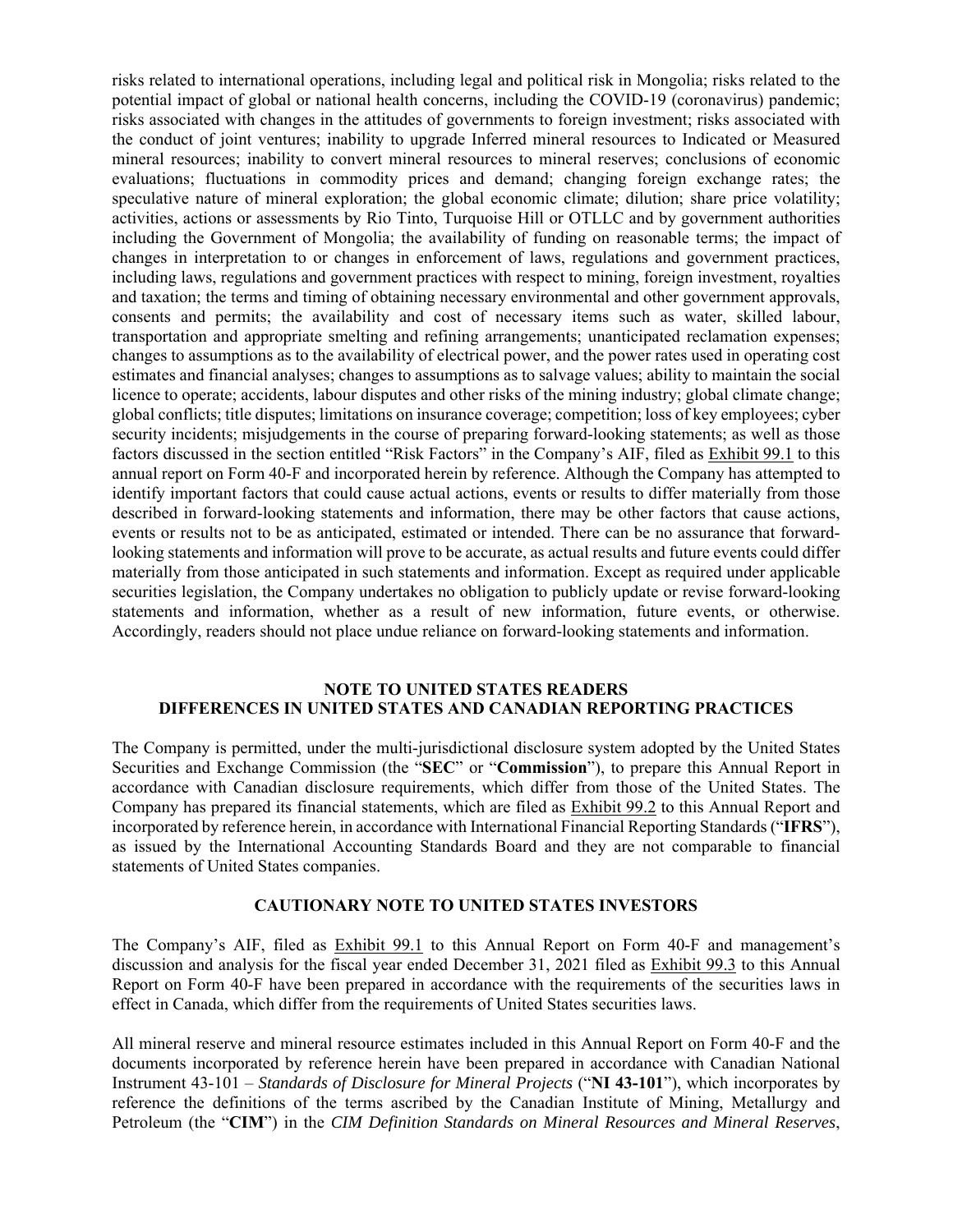adopted by the CIM Council, as amended. NI 43-101 is a rule developed by the Canadian Securities Administrators that establishes standards for all public disclosure an issuer makes of scientific and technical information concerning mineral properties. NI 43-101 differs significantly from the disclosure requirements of the SEC generally applicable to U.S. companies.

Accordingly, descriptions of mineral deposits contained in this Annual Report and the documents incorporated by reference herein may not be comparable to similar information made public by U.S. companies subject to the reporting and disclosure requirements under the United States federal securities laws and the rules and regulations thereunder.

The SEC has adopted amendments to its disclosure rules to modernize the mineral property disclosure requirements for issuers whose securities are registered with the SEC. These amendments became effective February 25, 2019 (the "**SEC Modernization Rules**") and, following a transition period, the SEC Modernization Rules have replaced the historical property disclosure requirements for mining registrants that are included in SEC Industry Guide 7. As a "foreign private issuer" (as such term is defined in Rule 3b-4 under the Exchange Act) that files its annual report on Form 40-F with the SEC pursuant to the U.S.- Canada Multijurisdictional Disclosure System ("**MJDS**"), the Company is not required to provide disclosure on its mineral properties under the SEC Modernization Rules and will continue to provide disclosure under NI 43-101 and CIM. If the Company ceases to be a foreign private issuer or loses its eligibility to file its annual report on Form 40-F pursuant to the MJDS, then the Company will be subject to the SEC Modernization Rules, which differ from the requirements of NI 43-101 and CIM.

#### **ANNUAL INFORMATION FORM**

The Company's AIF for the fiscal year ended December 31, 2021 is filed as Exhibit 99.1 to this Annual Report and incorporated by reference herein.

#### **AUDITED ANNUAL FINANCIAL STATEMENTS**

The audited consolidated financial statements of the Company for the years ended December 31, 2021, 2020 and 2019, including the report of the independent auditor with respect thereto, are filed as Exhibit 99.2 to this Annual Report and are incorporated by reference herein.

#### **MANAGEMENT'S DISCUSSION AND ANALYSIS**

The Company's management's discussion and analysis for the year ended December 31, 2021 is filed as Exhibit 99.3 to this Annual Report ("**MD&A**") and is incorporated by reference herein.

#### **TAX MATTERS**

Purchasing, holding, or disposing of the Company's securities may have tax consequences under the laws of the United States and Canada that are not described in this Annual Report.

#### **CONTROLS AND PROCEDURES**

#### *Disclosure Controls and Procedures*

At the end of the period covered by this Annual Report for the fiscal year ended December 31, 2021, an evaluation was carried out under the supervision of, and with the participation of, the Company's management, including its Chief Executive Officer ("**CEO**") and Chief Financial Officer ("**CFO**"), of the effectiveness of the design and operation of the Company's disclosure controls and procedures (as defined in Rule 13a-15(e) and 15d-15(e) of the Exchange Act). Based upon that evaluation, the Company's CEO and CFO have concluded that the disclosure controls and procedures were effective to give reasonable assurance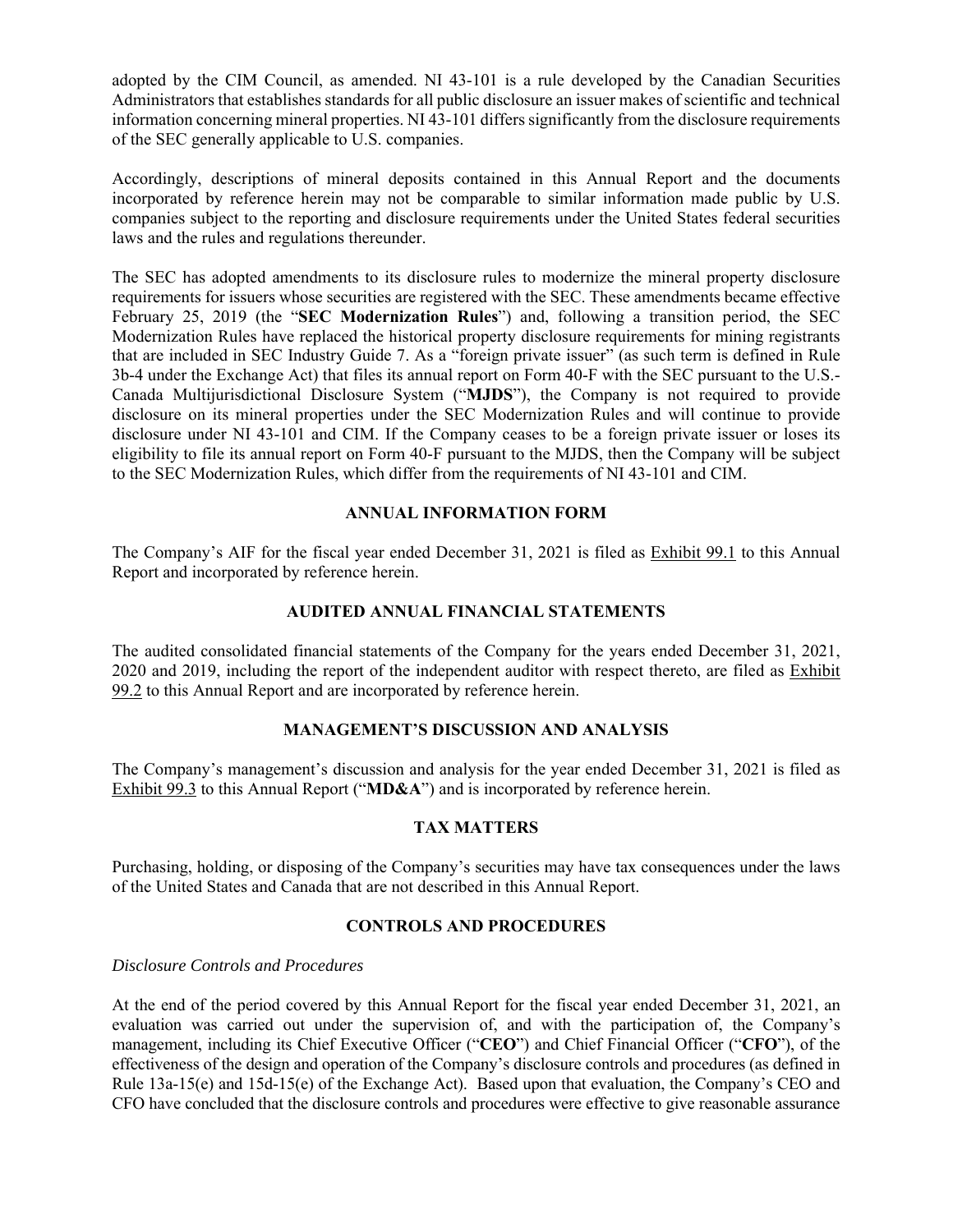that the information required to be disclosed by the Company in reports that it files or submits under the Exchange Act is (i) recorded, processed, summarized and reported, within the time periods specified in the SEC's rules and forms, and (ii) accumulated and communicated to management, including its principal executive and principal financial officers, or persons performing similar functions, as appropriate to allow timely decisions regarding required disclosure.

#### *Management's Report on Internal Control over Financial Reporting*

The Company's management, including the Company's CEO and CFO, is responsible for establishing and maintaining adequate internal control over financial reporting ("**ICFR**"), as such term is defined in Rules 13a-15(f) and 15d-15(f) under the Exchange Act. The Company's ICFR is a process designed to provide reasonable assurance regarding the reliability of financial reporting and the preparation of consolidated financial statements for external purposes in accordance with IFRS, as issued by the International Accounting Standards Board. The Company's ICFR includes policies and procedures that: pertain to the maintenance of records that, in reasonable detail accurately and fairly reflect the transactions and disposition of assets; provide reasonable assurance that transactions are recorded as necessary to permit preparation of the consolidated financial statements in accordance with IFRS, as issued by the International Accounting Standards Board, and that receipts and expenditures are being made only in accordance with authorization of management and directors of the Company; and provide reasonable assurance regarding prevention or timely detection of unauthorized acquisition, use or disposition of assets that could have a material effect on the consolidated financial statements.

Because of their inherent limitations, ICFR can provide only reasonable assurance and may not prevent or detect misstatements. Furthermore, projections of any evaluation of effectiveness to future periods are subject to the risk that controls may become inadequate because of changes in conditions, or that the degree of compliance with the policies or procedures may deteriorate.

The Company's management (with the participation of the CEO and the CFO) conducted an evaluation of the effectiveness of the Company's ICFR as of December 31, 2021. This evaluation was based on the criteria set forth in the 2013 Internal Control-Integrated Framework issued by the Committee of Sponsoring Organizations of the Treadway Commission. Based on its assessment, management concluded that the Company's ICFR was not effective as at December 31, 2021, and there was a material weakness in the Company's ICFR relating to operations.

The Public Company Accounting Oversight Board defines a "material weakness" as a deficiency, or a combination of deficiencies, in ICFR, such that there is a reasonable possibility that a material misstatement of the Company's annual or interim financial statements will not be prevented or detected on a timely basis. Management identified the following material weakness relating to operations, which existed as of December 31, 2021:

 Evidence of testing of controls, policies and procedures was not sufficiently documented and retained.

While management does perform periodic testing of specific controls and procedures, the absence of sufficient documented evidence of testing resulted in management being unable to determine that ICFR as a whole is effective.

To address the material weakness, management performed additional analyses and other procedures to ensure that the consolidated financial statements fairly present, in all material respects, the Company's financial position, results of operations and cash flows for the periods presented. Accordingly, management believes that the consolidated financial statements fairly present, in all material respects, the Company's financial condition, results of operations and cash flows for the periods presented.

In addition, no significant deficiencies relating to the design of ICFR were identified.

As a result of the material weakness described above, the Company's auditor did not have sufficient appropriate evidence of testing to provide a basis for an opinion on ICFR and accordingly issued a disclaimer of opinion on the Company's ICFR.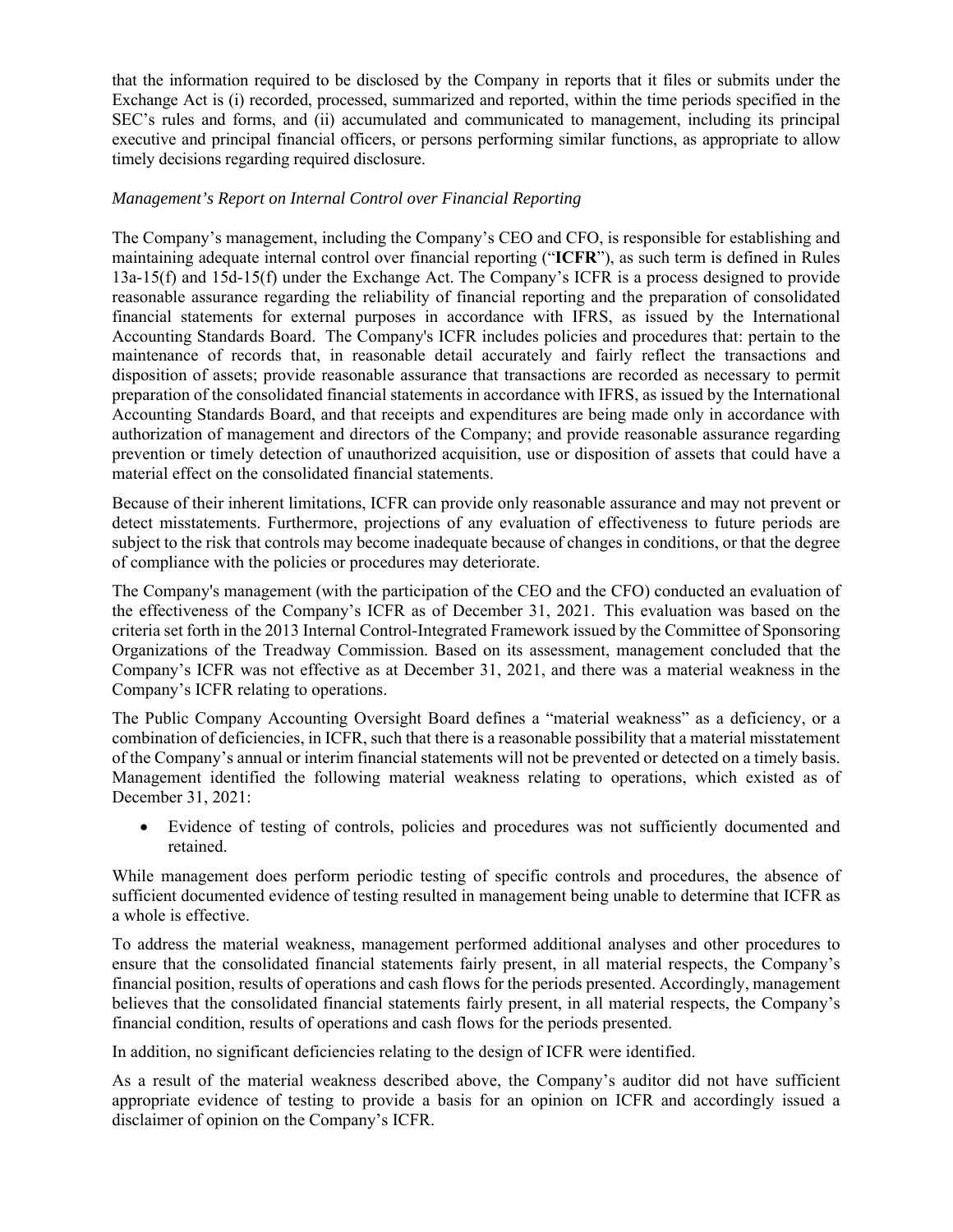#### Remediation

In response to the material weakness described above, the Company will be implementing a remediation plan to address the material weakness which will include measures such as hiring an independent thirdparty internal controls consultant to assist with our internal controls testing, testing documentation retention, and other internal control enhancements.

The Company will continue to monitor and evaluate the effectiveness of the Company's ICFR on an ongoing basis and if the remediation plan is not sufficient to eliminate the material weakness, the Company will consider what additional actions would be required.

#### *Auditor's Attestation Report*

Davidson & Company LLP, Chartered Professional Accountants, has issued a disclaimer of opinion on the Company's ICFR which accompanies the Company's audited consolidated financial statements for the years ended December 31, 2021, 2020 and 2019 included as Exhibit 99.2 to this Annual Report.

#### *Changes in Internal Control over Financial Reporting*

There have been no changes in the Company's ICFR during its fiscal year ended December 31, 2021 that have materially affected, or are reasonably likely to materially affect, the Company's ICFR.

#### **AUDIT COMMITTEE**

The Company has a separately designated standing Audit Committee established in accordance with Section 3(a)(58)(A) of the Exchange Act. The Company's Audit Committee is comprised of Anna El-Erian (chair), Michael Price and James Harris.

In the opinion of the Company's Board of Directors (the "**Board**"), all members of the Audit Committee are independent, based on the criteria for independence prescribed by Rule 10A-3 of the Exchange Act and Section 803 of the NYSE American Company Guide, and are financially literate, meaning each such member has the ability to read and understand a set of financial statements that present a breadth and level of complexity of the issues that can reasonably be expected to be raised by the Company's financial statements.

#### *Audit Committee Financial Expert*

The Company's Board has determined that Anna El-Erian qualifies as a financial expert (as defined in Item 407(d)(5)(ii) of Regulation S-K under the Exchange Act) and is independent (as determined under Exchange Act Rule 10A-3).

The SEC has indicated that the designation or identification of a person as an audit committee financial expert does not make such person an "expert" for any purpose, impose any duties, obligations or liability on such person that are greater than those imposed on members of the audit committee and the board of directors who do not carry this designation or identification, or affect the duties, obligations or liability of any other member of the audit committee or board of directors.

#### **PRINCIPAL ACCOUNTING FEES AND SERVICES – INDEPENDENT AUDITORS**

The following table shows the aggregate fees billed to the Company by Davidson & Company LLP and its affiliates, Chartered Professional Accountants, Vancouver, British Columbia (PCAOB ID # 731), the Company's independent registered public auditing firm, in each of the last two years: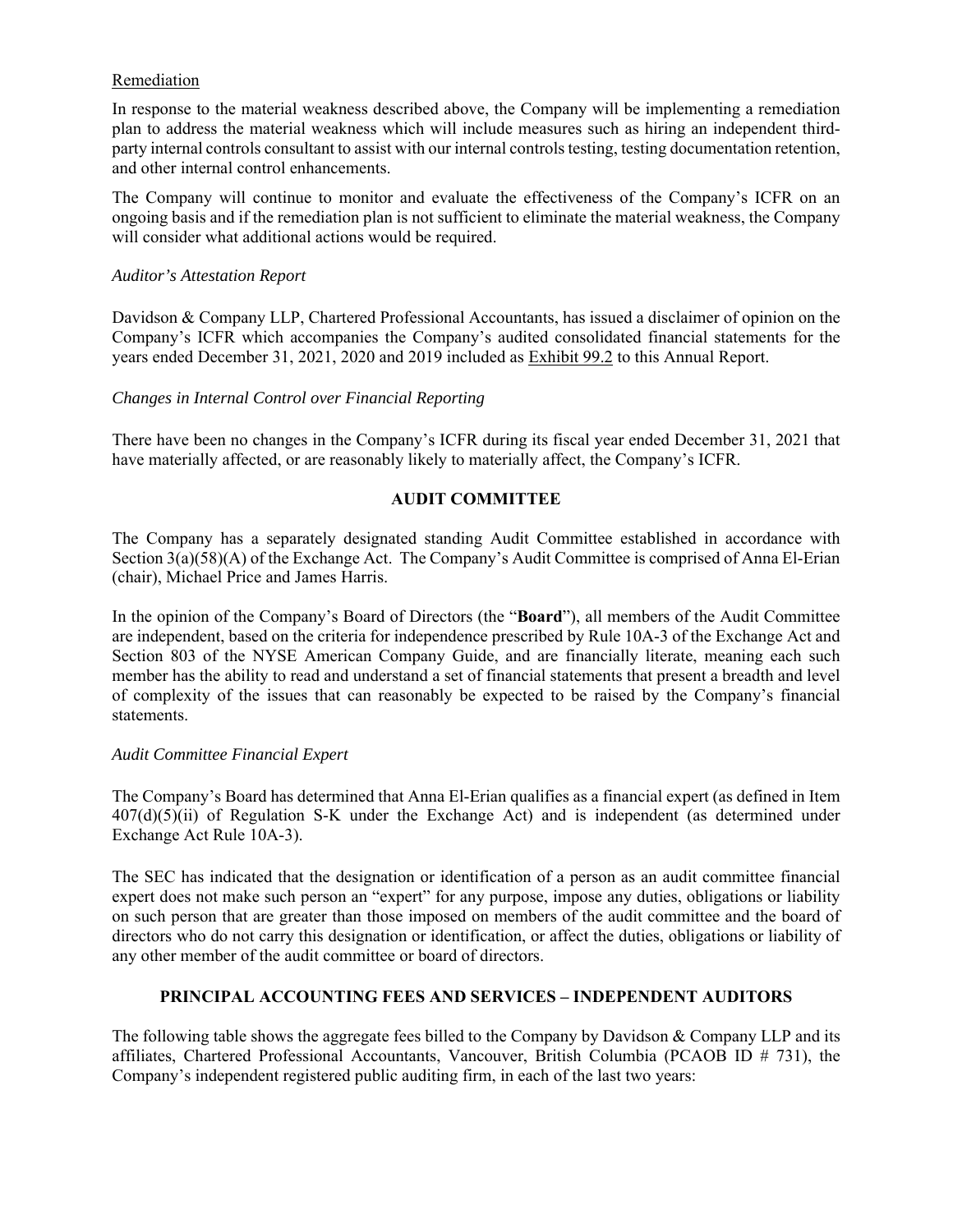|                                                | 2021 (US\$) | 2020 (US\$) |
|------------------------------------------------|-------------|-------------|
| Audit $Fees^{(1)}$                             | \$24,227    | \$17,913    |
| Audit Related Fees <sup><math>(2)</math></sup> | \$Nil       | <b>SNil</b> |
| Tax Fees <sup><math>(3)</math></sup>           | \$Nil       | <b>SNil</b> |
| All other fees                                 | \$Nil       | <b>SNil</b> |
| Total:                                         | \$24,227    | \$17,913    |

(1) Audits of the Company's consolidated financial statements, meetings with the Audit Committee and management with respect to annual filings, consulting and accounting standards and transactions, issuance of consent in connection with Canadian and United States securities filings.

(3) Tax compliance, taxation advice and tax planning for international operations.

#### **PRE-APPROVAL OF AUDIT AND NON-AUDIT SERVICES PROVIDED BY INDEPENDENT AUDITORS**

The Audit Committee pre-approves all audit services to be provided to the Company by its independent auditors. Non-audit services that are prohibited to be provided to the Company by its independent auditors may not be pre-approved. In addition, prior to the granting of any pre-approval, the Audit Committee must be satisfied that the performance of the services in question will not compromise the independence of the independent auditors. All non-audit services performed by the Company's auditor for the fiscal year ended December 31, 2021 were pre-approved by the Audit Committee of the Company. No non-audit services were approved pursuant to the *de minimis* exemption set forth in Rule 2-01(c)(7)(i)(C) of Regulation S-X.

#### **CODE OF ETHICS**

The Company has adopted a Code of Business Conduct and Ethics (the "**Code**") for directors, officers, employees and consultants. A copy of the Code is available to any person, without charge, by written request to the Company at its principal executive office, located at Suite 1650 – 1066 West Hastings Street, Vancouver, British Columbia, Canada V6E 3X1. The Code is also available on the Company's website at www.EntreeResourcesLtd.com. The Code meets the requirements for a "code of ethics" within the meaning of that term in General Instruction 9(b) of the Form 40-F.

All amendments to the Code, and all waivers of the Code with respect to any of the officers covered by it, will be posted on the Company's website, www.EntreeResourcesLtd.com within five business days of the amendment or waiver and provided in print to any shareholder who requests them. During the fiscal year ended December 31, 2021, the Company did not substantively amend, waive or implicitly waive any provision of the Code with respect to any of the directors, executive officers or employees subject to it.

#### **NOTICES PURSUANT TO REGULATION BTR**

There were no notices required by Rule 104 of Regulation BTR that the Registrant sent during the year ended December 31, 2021 concerning any equity security subject to a blackout period under Rule 101 of Regulation BTR.

#### **MINE SAFETY DISCLOSURE**

Not applicable.

<sup>(2)</sup> Audit-related fees paid for assurance and related services by the auditors that were reasonably related to the performance of the audit or the review of the Company's quarterly financial statements that are not included in *Audit Fees*.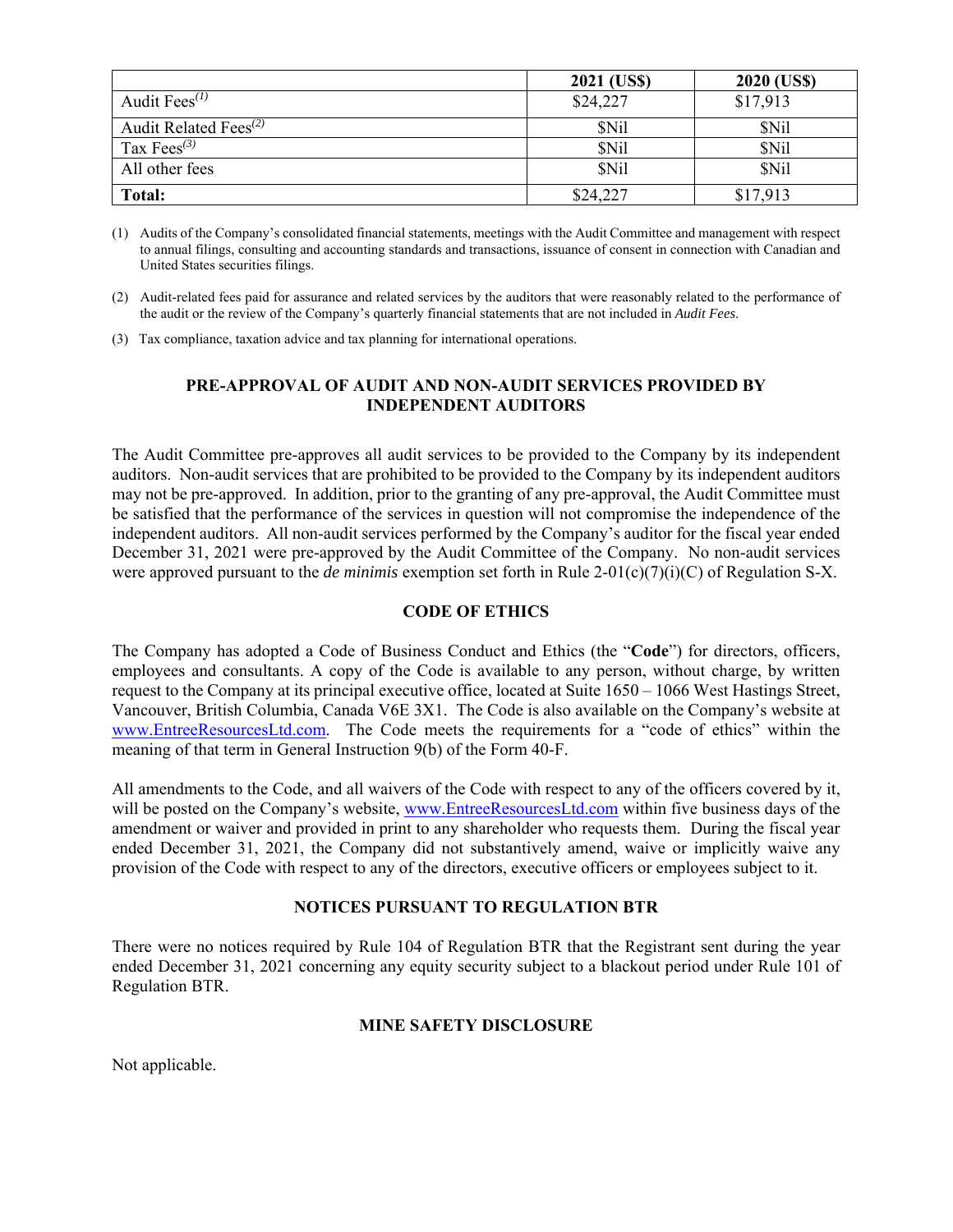#### **DISCLOSURE REGARDING FOREIGN JURISDICTIONS THAT PREVENT INSPECTIONS**

Not applicable.

#### **UNDERTAKING**

The Company undertakes to make available, in person or by telephone, representatives to respond to inquiries made by the Commission staff, and to furnish promptly, when requested to do so by the Commission staff, information relating to: the securities registered pursuant to Form 40-F; the securities in relation to which the obligation to file an annual report on Form 40-F arises; or transactions in said securities.

#### **CONSENT TO SERVICE OF PROCESS**

The Company has previously filed with the SEC an Appointment of Agent for Service and Process and Undertaking on Form F-X. Any change to the name or address of the agent for service of process of the registrant shall be communicated promptly to the SEC by an amendment to the Form F-X referencing the file number of the Company.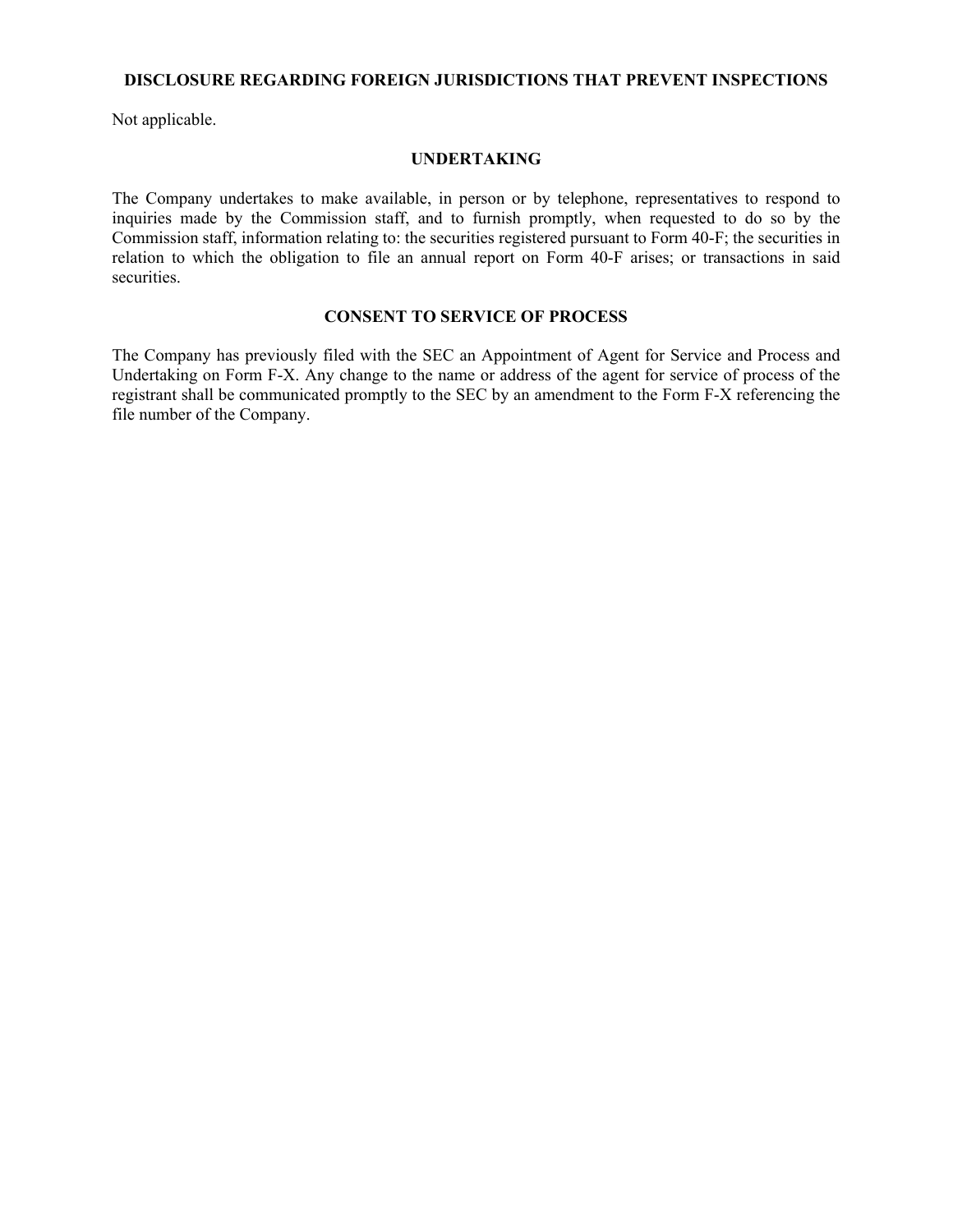#### **EXHIBIT INDEX**

The following exhibits have been filed as part of the annual report on Form 40-F:

#### **Exhibit Description**

- 99.1. Annual Information Form of the Company for the year ended December 31, 2021
- 99.2. The following audited consolidated financial statements of the Company, are exhibits to and form a part of this Annual Report:

Independent Auditors' Report

Report of Independent Registered Public Accounting Firm on Internal Control Over Financial Reporting

Consolidated Statements of Financial Position as at December 31, 2021 and 2020

Consolidated Statements of Comprehensive Loss for the years ended December 31, 2021, 2020 and 2019

Consolidated Statement of Changes in Shareholders' Deficiency for the years ended December 31, 2021, 2020 and 2019

Consolidated Statements of Cash Flows for the years ended December 31, 2021, 2020 and 2019

Notes to Consolidated Financial Statements for the year ended December 31, 2021

- 99.3. Management Discussion and Analysis for the year ended December 31, 2021
- 99.4. Certificate of Chief Executive Officer Pursuant to Rule 13a-14(a) of the Exchange Act
- 99.5. Certificate of Chief Financial Officer Pursuant to Rule 13a-14(a) of the Exchange Act
- 99.6. Certificate of Chief Executive Officer Pursuant to 18 U.S.C. Section 1350, as adopted pursuant to Section 906 of the Sarbanes-Oxley Act of 2002
- 99.7. Certificate of Chief Financial Officer Pursuant to 18 U.S.C. Section 1350, as adopted pursuant to Section 906 of the Sarbanes-Oxley Act of 2002
- 99.8 Consent of Davidson & Company LLP, Chartered Professional Accountants
- 99.9 Consent of Wood Canada Limited
- 99.10 Consent of Robert Cinits
- 101 Interactive Data File (formatted as Inline XBRL)
- 104 Cover Page Interactive Data File (formatted as Inline XBRL and contained in Exhibit 101)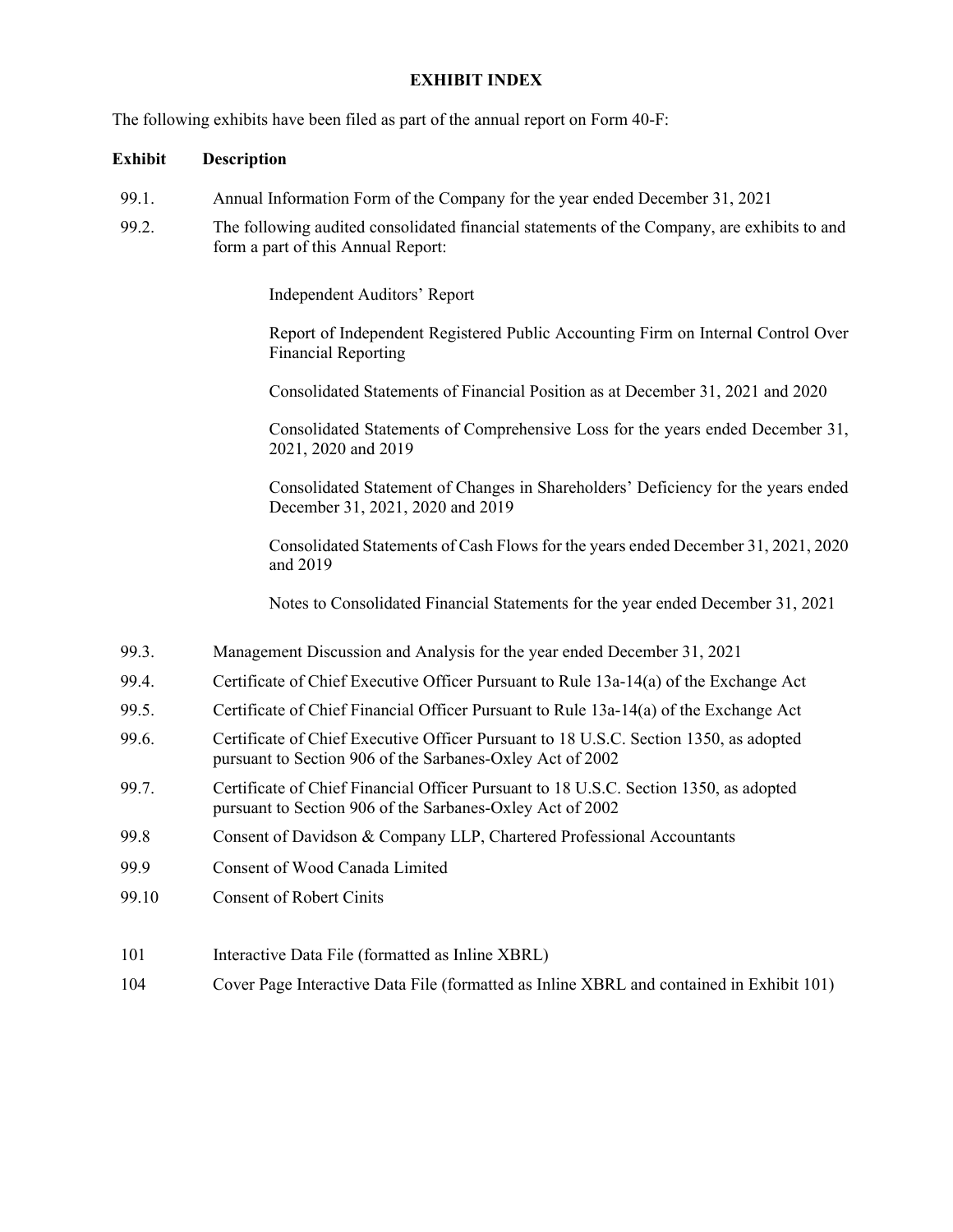#### **SIGNATURES**

Pursuant to the requirements of the Exchange Act, the Registrant certifies that it meets all of the requirements for filing on Form 40-F and has duly caused this annual report to be signed on its behalf by the undersigned, thereto duly authorized.

## **ENTRÉE RESOURCES LTD.**

By: */S/Stephen Scott* 

Name: Stephen Scott Title: Chief Executive Officer

Date: March 25, 2022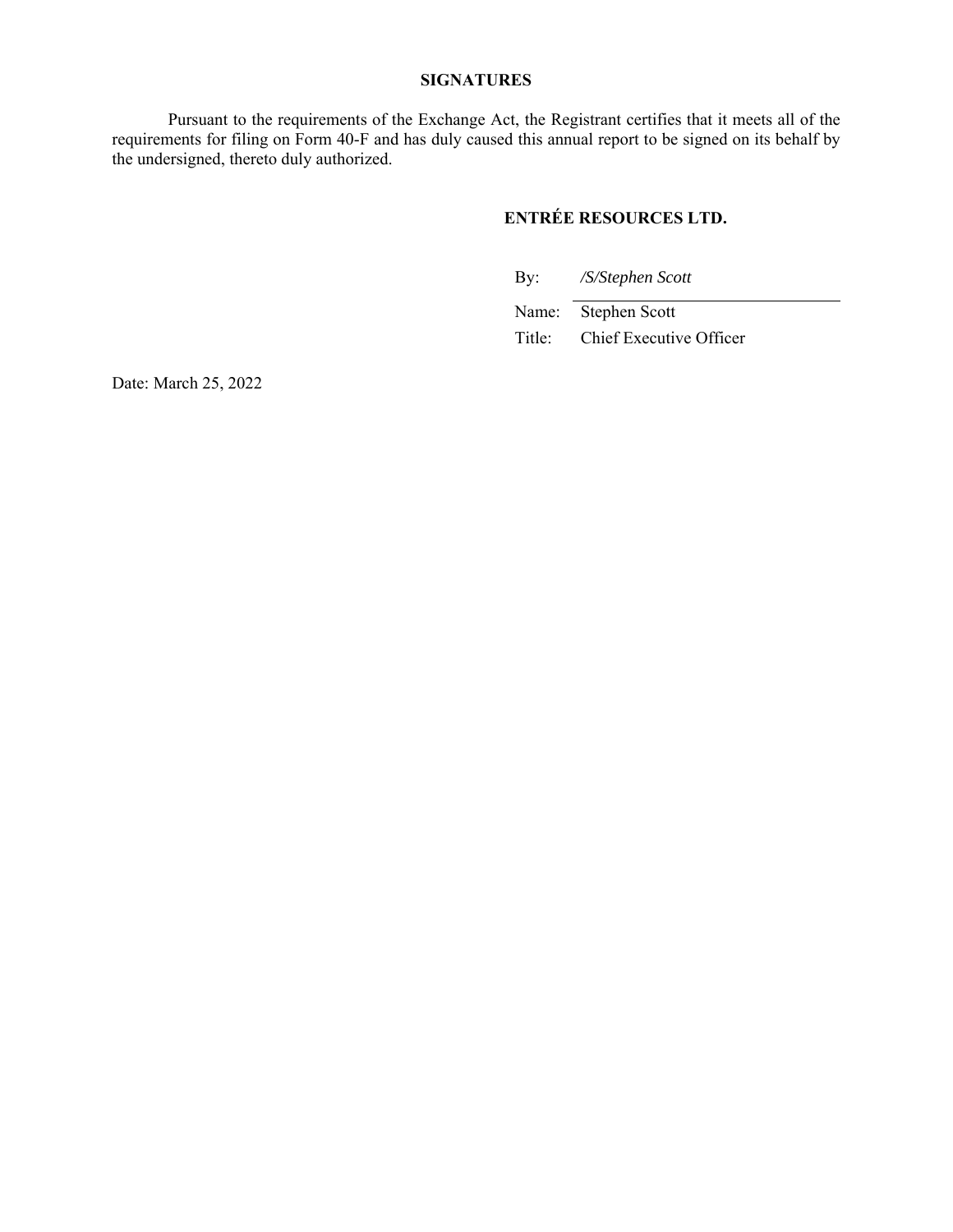#### **SECTION 302 CERTIFICATIONS**

I, Stephen Scott, Chief Executive Officer of Entrée Resources Ltd. certify that:

1. I have reviewed this annual report on Form 40-F of Entrée Resources Ltd.;

2. Based on my knowledge, this report does not contain any untrue statement of a material fact or omit to state a material fact necessary to make the statements made, in light of the circumstances under which such statements were made, not misleading with respect to the period covered by this report;

3. Based on my knowledge, the financial statements, and other financial information included in this report, fairly present in all material respects the financial condition, results of operations and cash flows of the issuer as of, and for, the periods presented in this report;

4. The issuer's other certifying officer(s) and I are responsible for establishing and maintaining disclosure controls and procedures (as defined in Exchange Act Rules 13a-15(e) and 15d-15(e)) and internal control over financial reporting (as defined in Exchange Act Rules 13a-15(f) and 15d-15(f)) for the issuer and have:

- (a) Designed such disclosure controls and procedures, or caused such disclosure controls and procedures to be designed under our supervision, to ensure that material information relating to the issuer, including its consolidated subsidiaries, is made known to us by others within those entities, particularly during the period in which this report is being prepared;
- (b) Designed such internal control over financial reporting, or caused such internal control over financial reporting to be designed under our supervision, to provide reasonable assurance regarding the reliability of financial reporting and the preparation of financial statements for external purposes in accordance with generally accepted accounting principles;
- (c) Evaluated the effectiveness of the issuer's disclosure controls and procedures and presented in this report our conclusions about the effectiveness of the disclosure controls and procedures, as of the end of the period covered by this report based on such evaluation; and
- (d) Disclosed in this report any change in the issuer's internal control over financial reporting that occurred during the period covered by the annual report that has materially affected, or is reasonably likely to materially affect, the issuer's internal control over financial reporting; and

5. The issuer's other certifying officer(s) and I have disclosed, based on our most recent evaluation of internal control over financial reporting, to the issuer's auditor and the audit committee of the issuer's board of directors (or persons performing the equivalent functions):

(a) All significant deficiencies and material weaknesses in the design or operation of internal control over financial reporting which are reasonably likely to adversely affect the issuer's ability to record, process, summarize and report financial information; and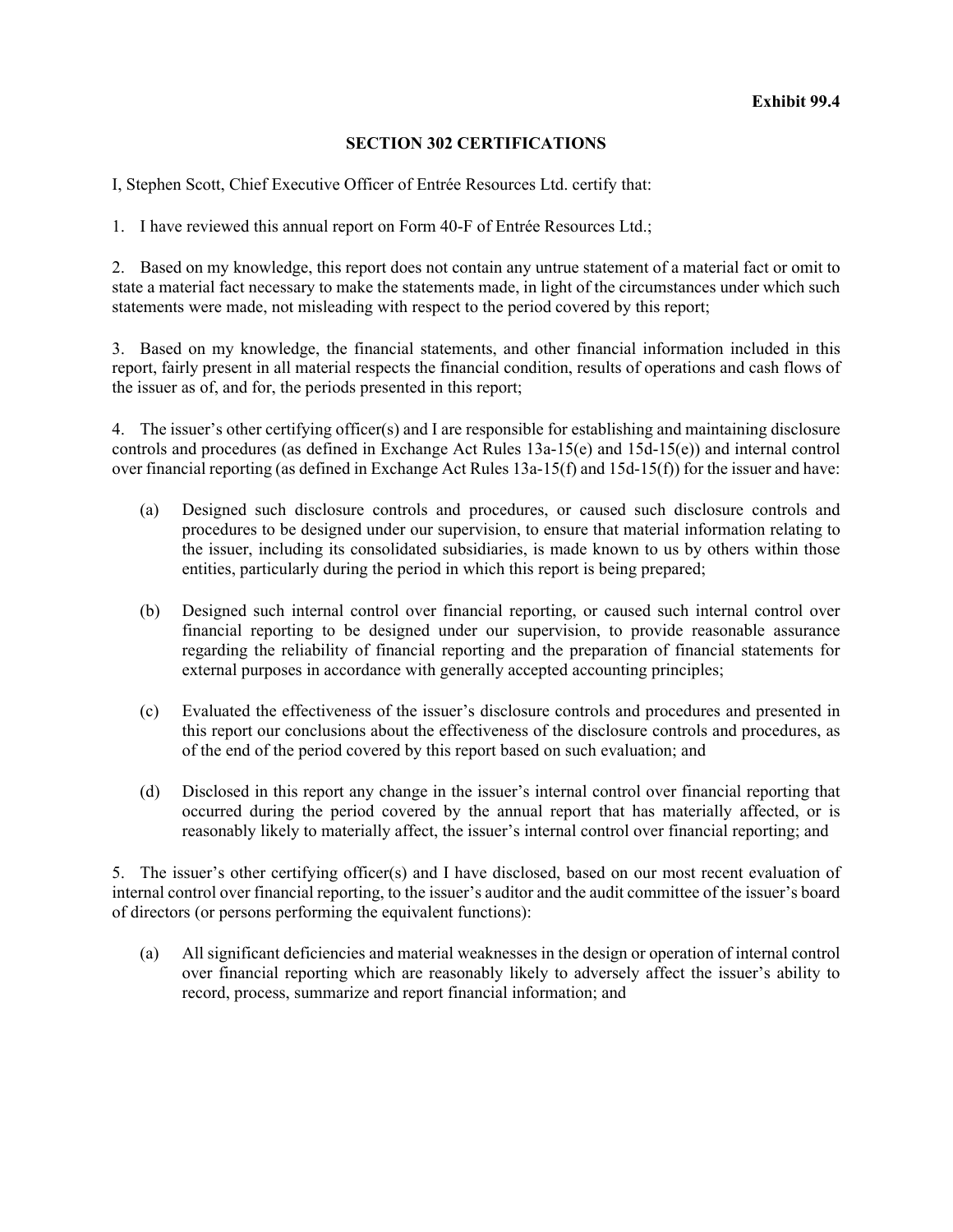(b) Any fraud, whether or not material, that involves management or other employees who have a significant role in the issuer's internal control over financial reporting.

Date: March 25, 2022 By: */S/Stephen Scott* 

Name: Stephen Scott Title: Chief Executive Officer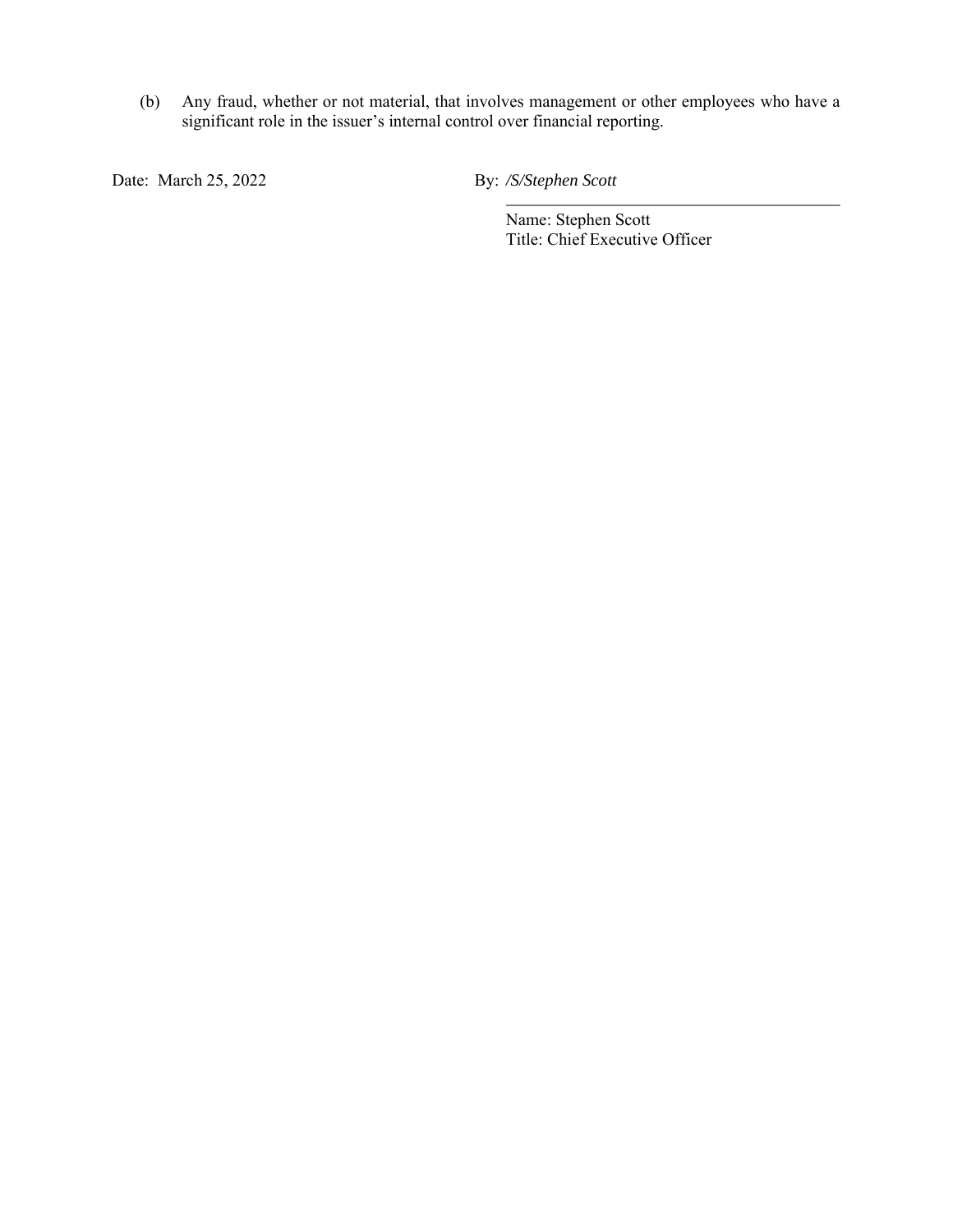#### **SECTION 302 CERTIFICATIONS**

I, Duane Lo, Chief Financial Officer of Entrée Resources Ltd. certify that:

1. I have reviewed this annual report on Form 40-F of Entrée Resources Ltd.;

2. Based on my knowledge, this report does not contain any untrue statement of a material fact or omit to state a material fact necessary to make the statements made, in light of the circumstances under which such statements were made, not misleading with respect to the period covered by this report;

3. Based on my knowledge, the financial statements, and other financial information included in this report, fairly present in all material respects the financial condition, results of operations and cash flows of the issuer as of, and for, the periods presented in this report;

4. The issuer's other certifying officer(s) and I are responsible for establishing and maintaining disclosure controls and procedures (as defined in Exchange Act Rules 13a-15(e) and 15d-15(e)) and internal control over financial reporting (as defined in Exchange Act Rules 13a-15(f) and 15d-15(f)) for the issuer and have:

- (a) Designed such disclosure controls and procedures, or caused such disclosure controls and procedures to be designed under our supervision, to ensure that material information relating to the issuer, including its consolidated subsidiaries, is made known to us by others within those entities, particularly during the period in which this report is being prepared;
- (b) Designed such internal control over financial reporting, or caused such internal control over financial reporting to be designed under our supervision, to provide reasonable assurance regarding the reliability of financial reporting and the preparation of financial statements for external purposes in accordance with generally accepted accounting principles;
- (c) Evaluated the effectiveness of the issuer's disclosure controls and procedures and presented in this report our conclusions about the effectiveness of the disclosure controls and procedures, as of the end of the period covered by this report based on such evaluation; and
- (d) Disclosed in this report any change in the issuer's internal control over financial reporting that occurred during the period covered by the annual report that has materially affected, or is reasonably likely to materially affect, the issuer's internal control over financial reporting; and

5. The issuer's other certifying officer(s) and I have disclosed, based on our most recent evaluation of internal control over financial reporting, to the issuer's auditor and the audit committee of the issuer's board of directors (or persons performing the equivalent functions):

(a) All significant deficiencies and material weaknesses in the design or operation of internal control over financial reporting which are reasonably likely to adversely affect the issuer's ability to record, process, summarize and report financial information; and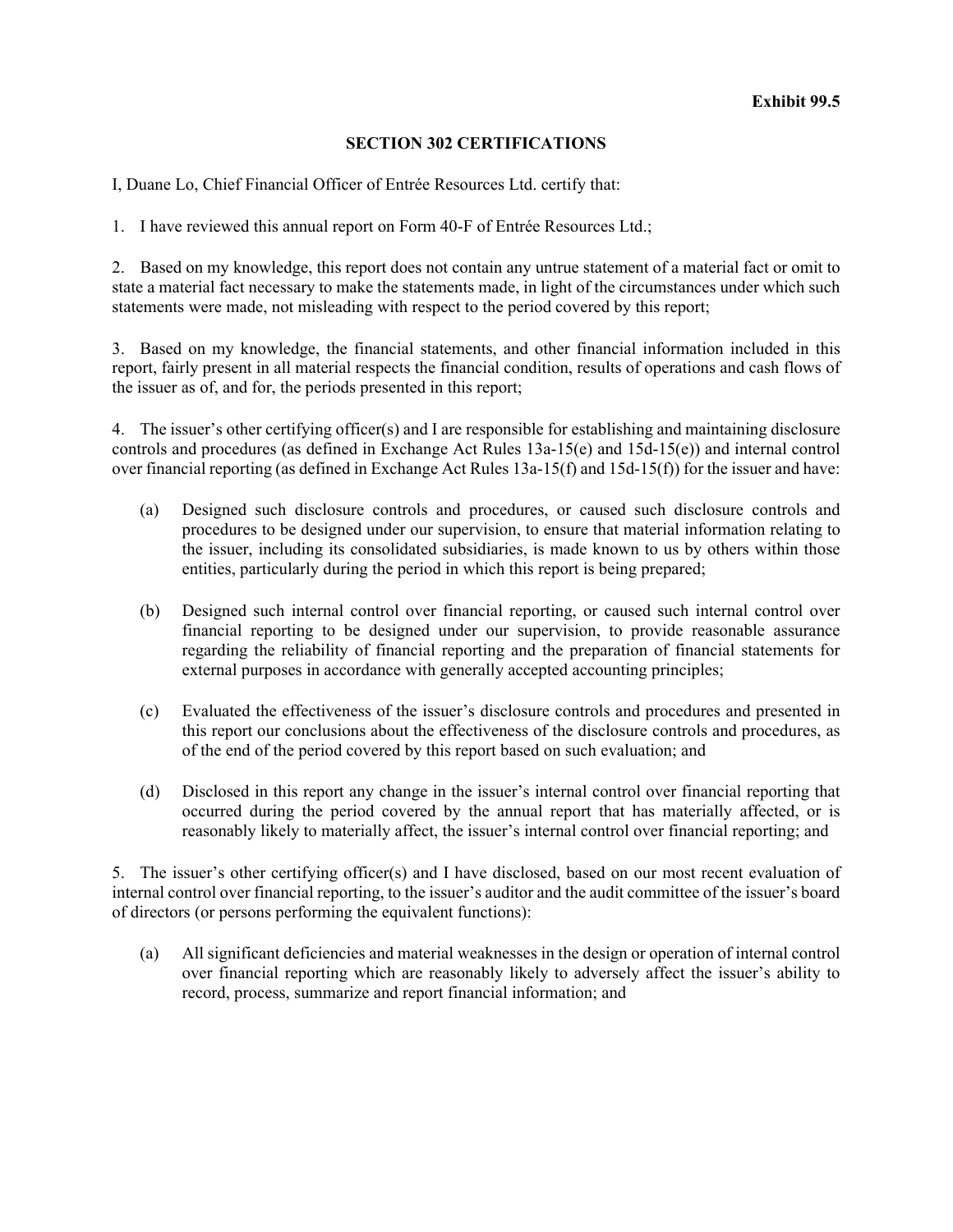(b) Any fraud, whether or not material, that involves management or other employees who have a significant role in the issuer's internal control over financial reporting.

Date: March 25, 2022 By: */S/Duane Lo*

Name: Duane Lo Title: Chief Financial Officer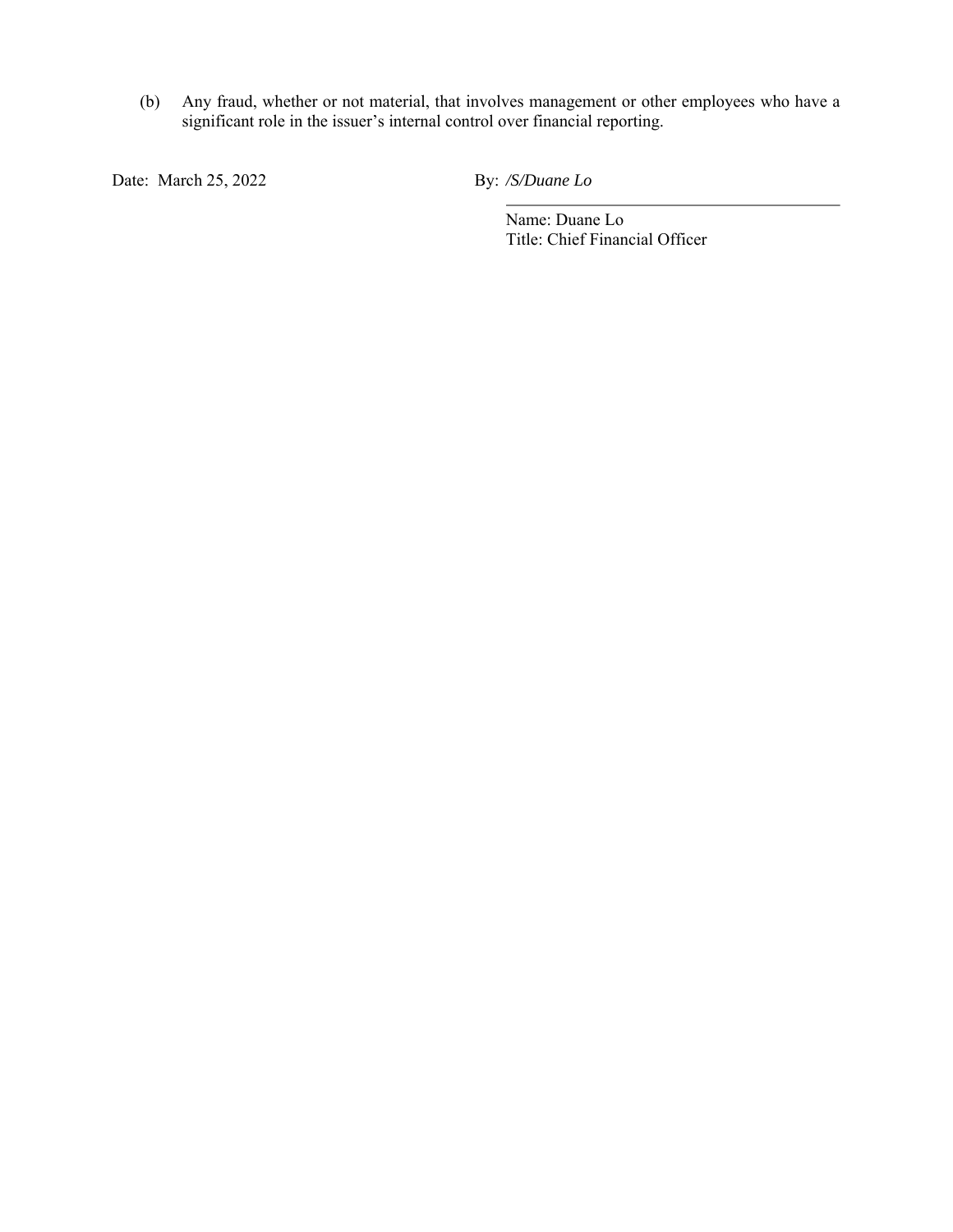#### CERTIFICATION PURSUANT TO 18 U.S.C. § 1350, AS ADOPTED PURSUANT TO SECTION 906 OF THE SARBANES-OXLEY ACT OF 2002

In connection with the annual report of Entrée Resources Ltd. (the "Company") on Form 40-F for the fiscal year ending December 31, 2021, as filed with the Securities and Exchange Commission on the date hereof (the "Report"), I, Stephen Scott, Chief Executive Officer of the Company, certify, pursuant to 18 U.S.C. Section 1350, as adopted pursuant to Section 906 of the Sarbanes-Oxley Act of 2002, that:

- 1. The Report fully complies with the requirements of section  $13(a)$  or  $15(d)$  of the Securities Exchange Act of 1934, as amended; and
- 2. The information contained in the Report fairly presents, in all material respects, the financial condition and results of operations of the Company.

Dated: March 25, 2022

By: */S/Stephen Scott*  Name: Stephen Scott Title: Chief Executive Officer

A signed original of this written statement required by Section 906 has been provided to Entrée Resources Ltd. and will be retained by Entrée Resources Ltd. and furnished to the Securities and Exchange Commission or its staff upon request.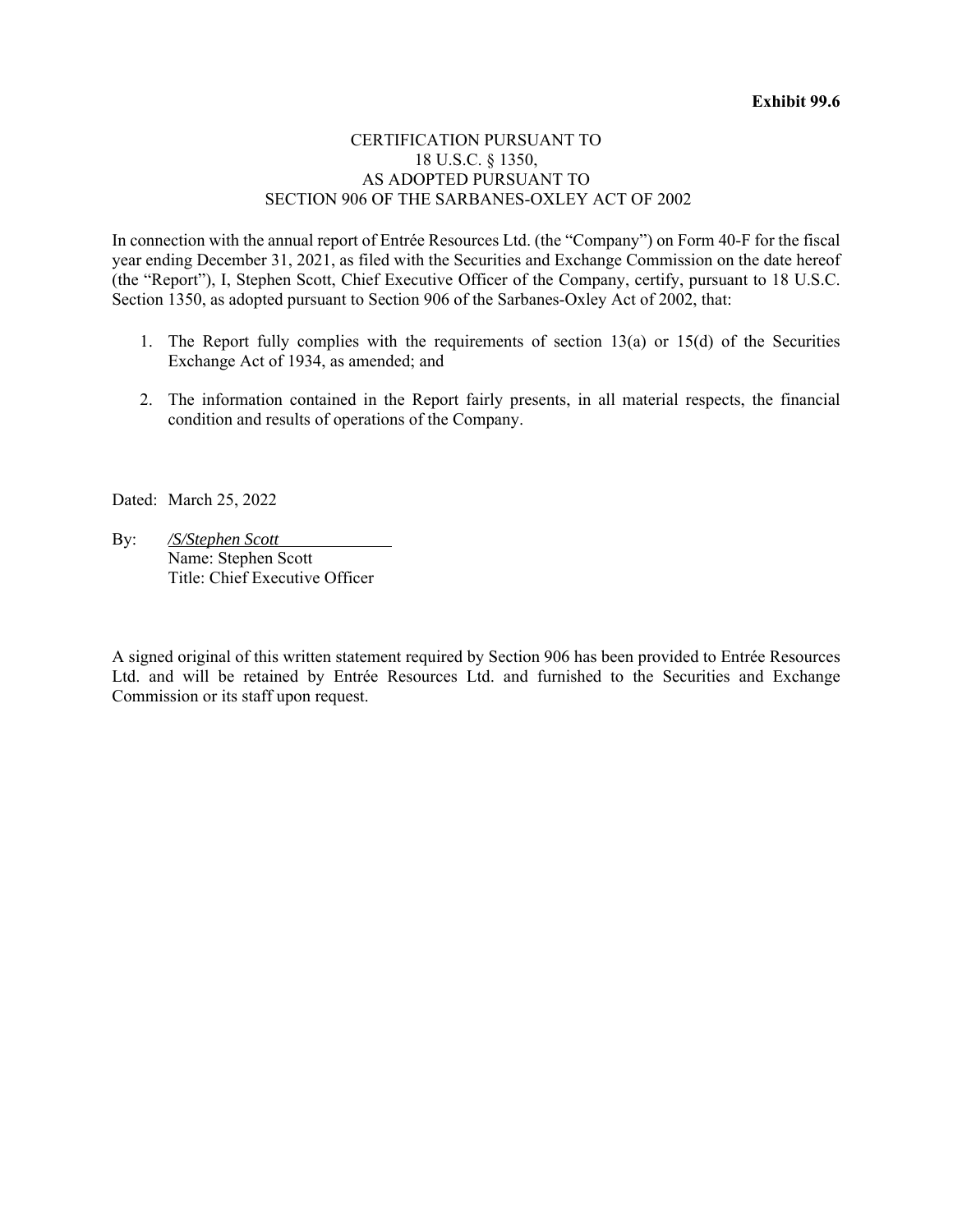#### CERTIFICATION PURSUANT TO 18 U.S.C. § 1350, AS ADOPTED PURSUANT TO SECTION 906 OF THE SARBANES-OXLEY ACT OF 2002

In connection with the annual report of Entrée Resources Ltd. (the "Company") on Form 40-F for the fiscal year ending December 31, 2021, as filed with the Securities and Exchange Commission on the date hereof (the "Report"), I, Duane Lo, Chief Financial Officer of the Company, certify, pursuant to 18 U.S.C. Section 1350, as adopted pursuant to Section 906 of the Sarbanes-Oxley Act of 2002, that:

- 1. The Report fully complies with the requirements of section  $13(a)$  or  $15(d)$  of the Securities Exchange Act of 1934, as amended; and
- 2. The information contained in the Report fairly presents, in all material respects, the financial condition and results of operations of the Company.

Dated: March 25, 2022

By: */S/Duane Lo*  Name: Duane Lo Title: Chief Financial Officer

A signed original of this written statement required by Section 906 has been provided to Entrée Resources Ltd. and will be retained by Entrée Resources Ltd. and furnished to the Securities and Exchange Commission or its staff upon request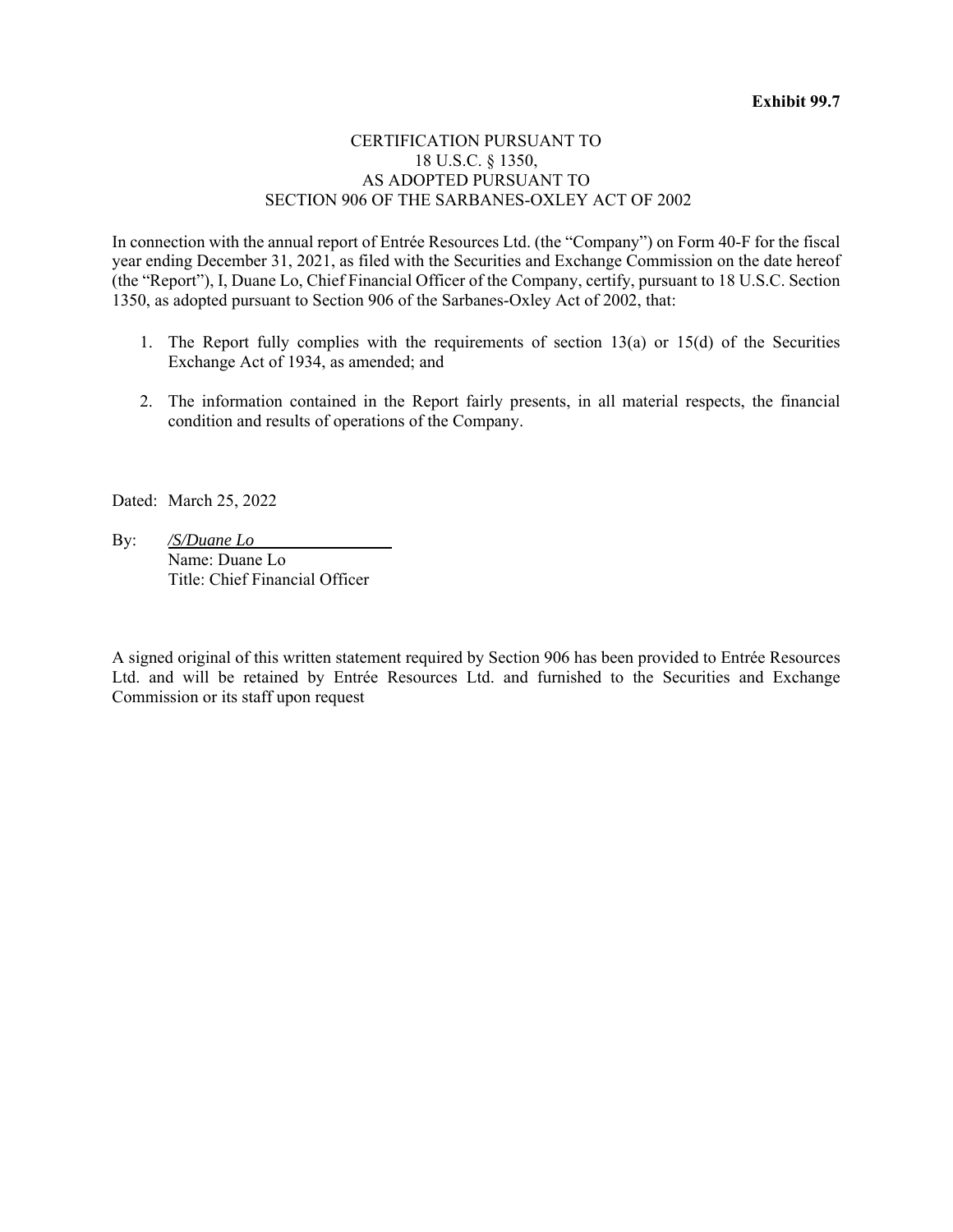# $D$ AVIDSON  $\&$  COMPANY LLP  $\_\_\_\_\$ Chartered Professional Accountants

**Exhibit 99.8** 

#### **CONSENT OF INDEPENDENT REGISTERED PUBLIC ACCOUNTING FIRM**

We hereby consent to: (a) the inclusion in Entrée Resources Ltd.'s Annual Report on Form 40-F for the year ended December 31, 2021 of our reports (the "Report") dated March 25, 2022 relating to the consolidated financial statements and effectiveness of internal control over financial reporting which appear in this Annual Report; and (b) the incorporation by reference in the Company's Registration Statements on Form S-8 (Nos. 333-127062 and 333- 182891) of the Report.

#### **/s/ DAVIDSON & COMPANY LLP**

Vancouver, Canada Chartered Professional Accountants

March 25, 2022

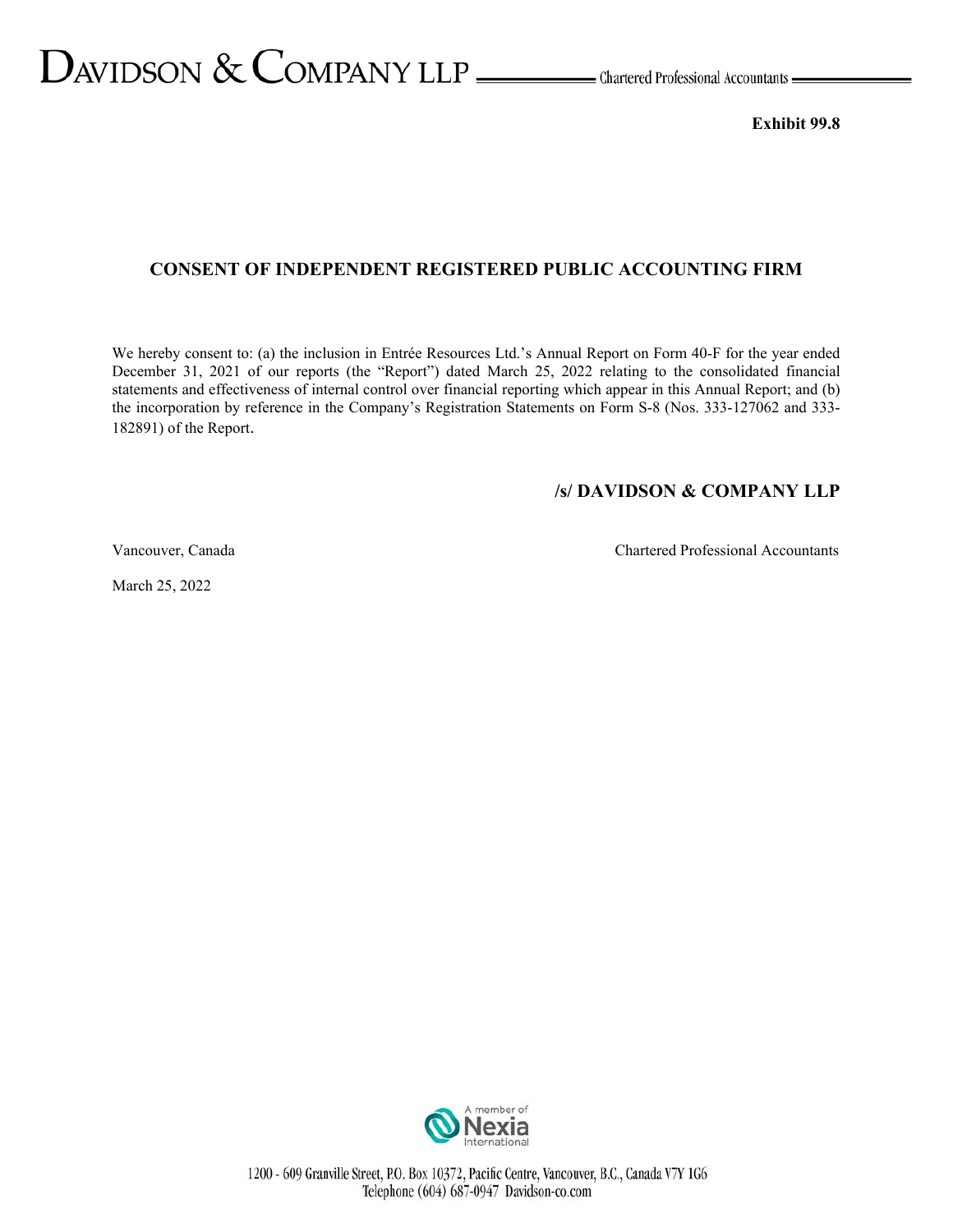#### **CONSENT OF EXPERT FILED BY EDGAR**

March 25, 2022

United States Securities and Exchange Commission

#### Re: Entrée Resources Ltd. – Form 40-F

We refer to the report entitled "Entrée/Oyu Tolgoi Joint Venture Project, Mongolia, NI 43-101 Technical Report" with an effective date of October 8, 2021 (the "**Report**") as referenced in the Annual Report on Form 40-F dated March 25, 2022 for the year ended December 31, 2021 (the "**Form 40-F**") of Entrée Resources Ltd. (the "**Company**") which is to be filed with the United States Securities and Exchange Commission pursuant to the Securities Exchange Act of 1934, as amended.

This letter is being filed as our consent to the use of our name and the Report, and summaries thereof (the "**Summary Material**") in the Form 40-F, the Company's Management Discussion and Analysis for the year ended December 31, 2021 and in the Company's Annual Information Form for the year ended December 31, 2021 and any amendments thereto.

We hereby consent to the incorporation by reference in the Company's Registration Statements on Form S-8 (Nos. 333-127062 and 333-182891) of the Summary Material concerning the Report and the reference to our name as set forth above in the Form 40-F.

On behalf of:

#### **Wood Canada Limited**

*/S/Greg Gosson* 

Greg Gosson Technical Director, Geology & Compliance